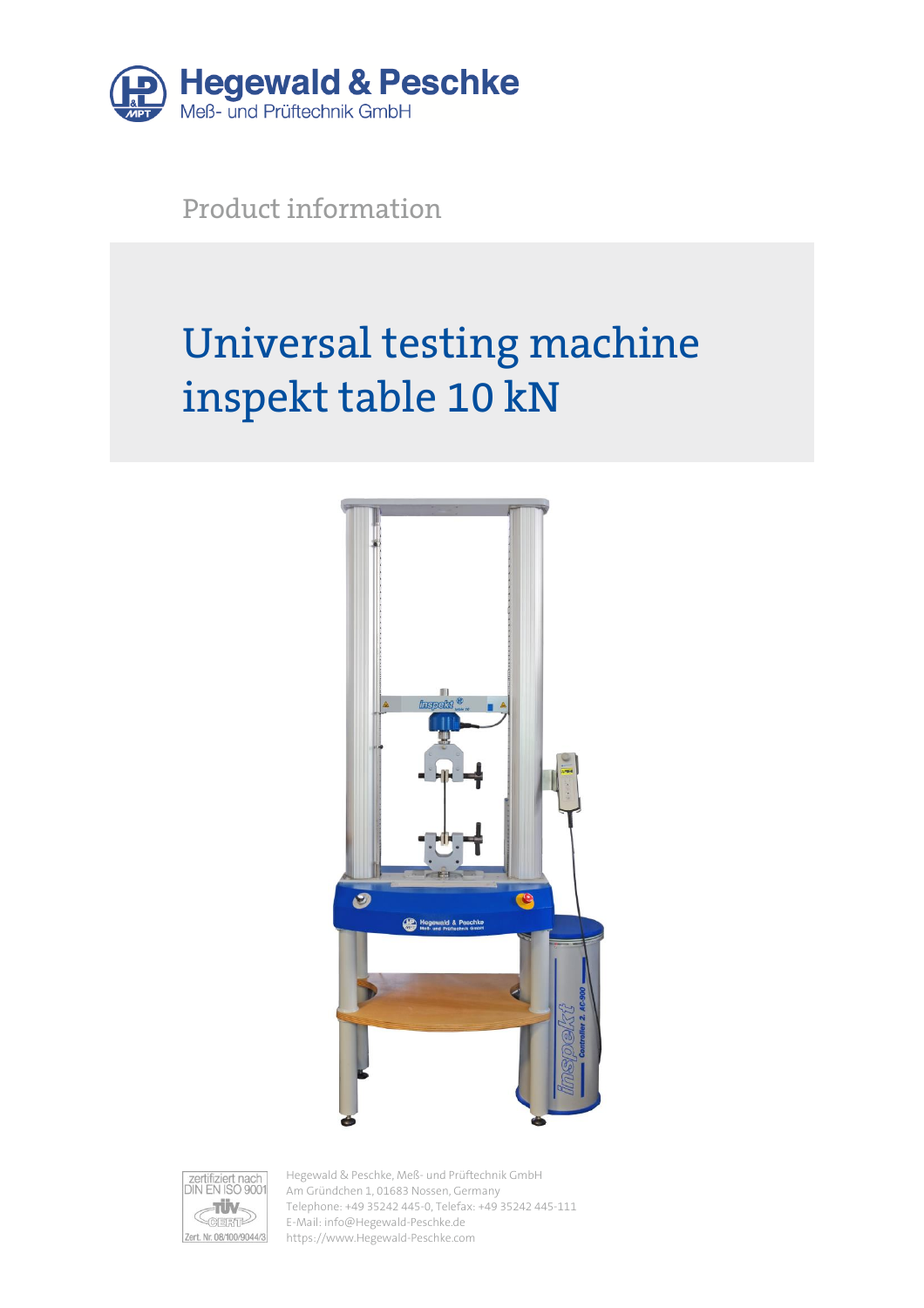

### Modern and flexible load frame design for various applications

- Load frame extremely variable in height and width  $\rightarrow$  optimal adaptation to different specimen and component sizes
- Connection of peripheral devices (e.g. furnaces, temperature chambers) and additional measuring and control channels (e.g. extensometers, measuring probes, optical sensors) possible

### Innovative construction guarantees highest measuring precision

- Use of backlash-free precision ball screws with larger diameter (preloaded in aluminium support profiles) and special nut system
	- $\rightarrow$  Precise load transmission
	- $\rightarrow$  High lateral force stability
	- $\rightarrow$  Increased axial rigidity
- Brushless AC drive for static material testing as well as for alternating and continuous loads

### Innovative control electronics for maximum measurement resolution & extensive functionality

- High modularity and control precision
- Adaptive controller
- High-quality signal converters for maximum resolution
- Standard functions:
	- o Force, displacement, strain control
	- o Overload protection
	- o Automatic sensor identification incl. calibration data storage
	- o Specimen break detection
	- o Return function
	- o Manual positioning via hand panel or our testing software *LabMaster*



## Our testing machines speak your language: LabMaster - the testing software from Hegewald und Peschke

- User-friendly usage concept
- Complete software including all test modules (tensile, compression, bending, peel test) without additional costs
- Universally applicable: simple and complex test procedures: standard-compliant and customer-specific
- High flexibility for integration of external devices, data import and export as well as free configuration of test procedures

#### Highest safety with maximum operating convenience

- CE-compliant protective housing optionally available for every application
- Sustainable: capable for cost-efficient and application-oriented updates/upgrades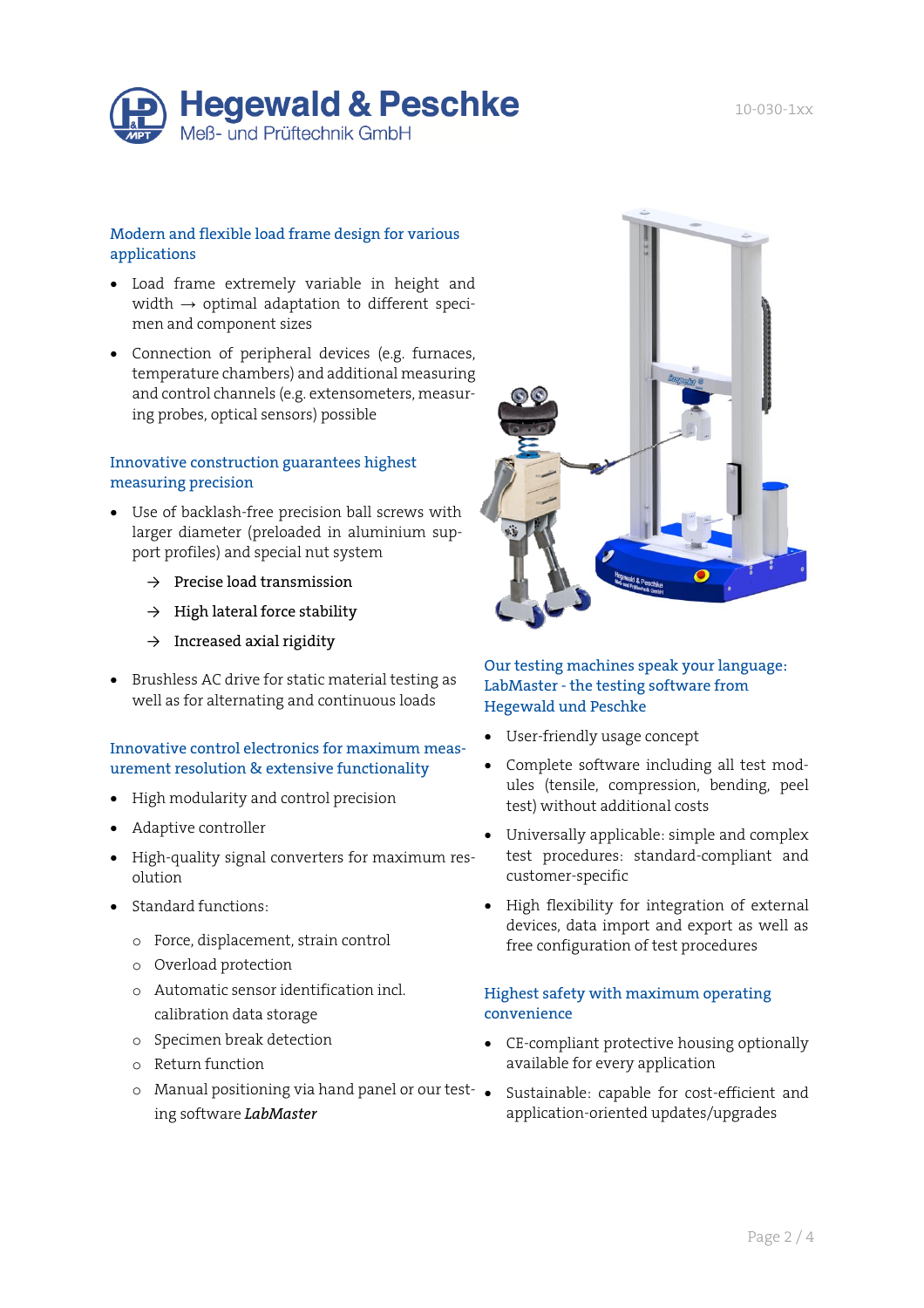

#### Technical data:

| <b>Nominal load</b>                                  | 10 kN                                                                                                                                                                                                                                                                                         |                                                                          |  |  |
|------------------------------------------------------|-----------------------------------------------------------------------------------------------------------------------------------------------------------------------------------------------------------------------------------------------------------------------------------------------|--------------------------------------------------------------------------|--|--|
| <b>Mechanical structure</b>                          |                                                                                                                                                                                                                                                                                               | 2 backlash-free recirculating ball screw, covered spindle, AC-servomotor |  |  |
| <b>Stiffness of the test frame</b>                   | 18 kN/mm (incl. deformation of load cell and tool adapter)                                                                                                                                                                                                                                    |                                                                          |  |  |
| <b>Drive power</b>                                   | 300W                                                                                                                                                                                                                                                                                          | 900W                                                                     |  |  |
| <b>Test speed</b><br>(optionally expandable)         | $0.001 - 1200$ mm/min                                                                                                                                                                                                                                                                         | $0.005 - 2000$ mm/min                                                    |  |  |
| <b>Resolution of crosshead</b><br>travel measurement | $< 0.005 \mu m$                                                                                                                                                                                                                                                                               | $< 0.01 \mu m$                                                           |  |  |
| Force measuring range                                | Class 1 (optionally class 0.5) from 0.1 - 100 % of the nominal load<br>depending on the load cell used<br>(according to DIN EN ISO 7500-1, ASTM E4)                                                                                                                                           |                                                                          |  |  |
| Force measurement resolu-<br>tion                    | 24 bit (±8,388,608 digits)                                                                                                                                                                                                                                                                    |                                                                          |  |  |
| Measuring, control and<br>regulating electronics     | Load and traverse path channel integrated<br>3 additional free slots* for expansion cards for analog/digital<br>inputs/outputs for force, displacement, strain gauges, as well as +/-10V<br>input for external measuring devices, safety door connection<br>*optionally expandable to 7 slots |                                                                          |  |  |
| Data transmission                                    | Ethernet (LAN) or USB, 50 Hz (standard),<br>optionally higher data acquisition frequency                                                                                                                                                                                                      |                                                                          |  |  |
| <b>Electrical connection</b>                         | 230 VAC, 0.7 kVA, 50/60 Hz, 5-40°C, 20-80% humidity                                                                                                                                                                                                                                           |                                                                          |  |  |
| Main test tool connection                            | R20/8                                                                                                                                                                                                                                                                                         |                                                                          |  |  |
| <b>Options necessary for</b><br>operation:           | Hand panel with force-displacement display for manual positioning and<br>setup operation, load cell, clamping tool/testing tool, adapter set, LabMas-<br>ter user software, PC (current standard), Windows <sup>®</sup> operating system                                                      |                                                                          |  |  |

## Dimensions/weight:

|                                                                                    | [mm]     |
|------------------------------------------------------------------------------------|----------|
| H (height)                                                                         | 1420     |
| H test (test room height)                                                          | 1080     |
| <b>H</b> max (max. test stroke without test 1025)<br>tools, adapter and load cell) |          |
| B (width)                                                                          | 685      |
| B absolut (width with control)                                                     | ca. 1000 |
| B test (test room width)                                                           | 420      |
| Depth                                                                              | 550      |
| Weight: 100 kg                                                                     |          |